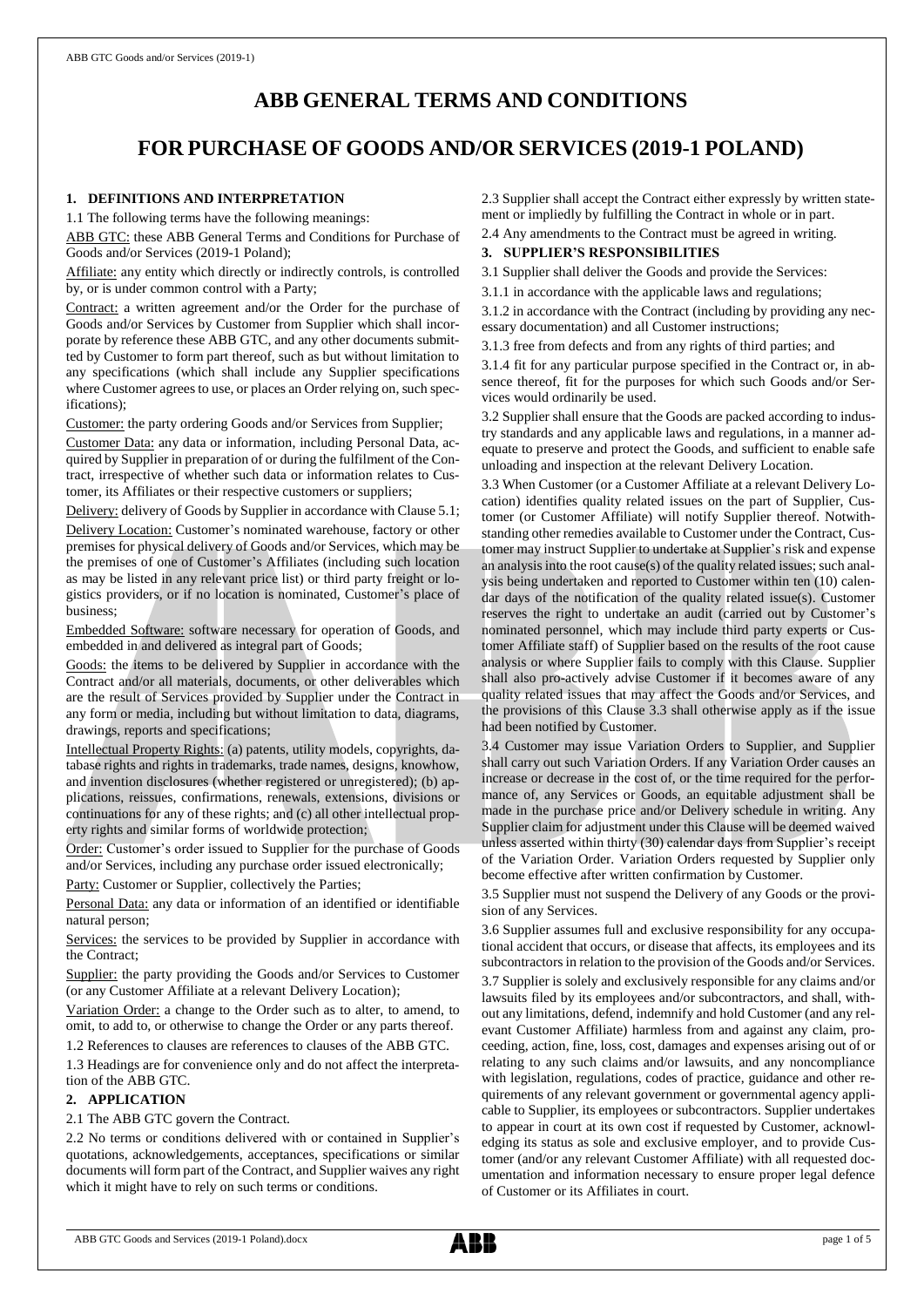3.8 Customer is authorized to make, or procure the making of, any payments due to Supplier's employees and subcontractors providing Goods and/or Services under the Contract, in order to avoid lawsuits, liens or encumbrances. Such payments may be made through withholding Supplier's credits, offsetting or in any other way. Supplier shall provide any support requested by Customer with regard to such payments and indemnify and hold harmless Customer and its Affiliates for any payments made.

# **4. PAYMENT, INVOICING**

4.1 In consideration of the Goods delivered and/or the Services provided by Supplier in accordance with the Contract, Customer shall pay to Supplier the purchase price stated in the Contract provided the invoice fulfils the requirements defined by Customer. Payment shall be made in the country in which Supplier is registered, to a bank account in the name of Supplier. The price is inclusive of all fees and taxes (other than VAT or equivalent) and of all costs of manufacturing, processing, warehousing and packaging (including returning any returnable packaging) of any Goods.

4.2 Supplier shall submit invoices in an auditable form, complying with applicable laws, generally accepted accounting principles and the specific Customer requirements, containing the following minimum information: Supplier name, address and reference person including contact details; invoice date; invoice number; Order number and Supplier number; address of Customer; quantity; specification of Goods and/or Services; price (total amount invoiced); currency; tax or VAT amount; tax or VAT number; Authorized Economic Operator and/or Approved Exporter Authorization number and/or other customs identification number, if applicable; payment terms as agreed. Supplier shall state the Order number on all invoices (in particular but not limited to commercial, pro forma or customs invoices).

4.3 Invoices must be sent to the billing address specified in the Contract (or as otherwise agreed with Customer).

4.4 Customer shall pay the invoice in accordance with the payment terms agreed in the Contract.

4.5 Customer will reimburse expenses only at cost and to the extent agreed in writing.

4.6 Services charged on the basis of hourly rates require written confirmation of Supplier's time sheets by Customer. Supplier shall submit such time sheets to Customer for confirmation as may be instructed by Customer but latest together with any related invoice. Confirmation of time sheets cannot be construed as acknowledgement of any claims. Customer is not obliged to pay invoices based on time sheets which are not confirmed by Customer in writing.

4.7 Customer reserves the right to set off or withhold payment for Goods and/or Services not provided in accordance with the Contract.

4.8 If an invoice received by Customer is not paid by the due date, Supplier may give notice in writing that the amount is overdue. Thirty (30) days after receipt of notice, unless the payment is disputed in good faith by Customer, Supplier may charge interest at the rate of 3% above the 3-month LIBOR rate (for unsecured USD loans) on any unpaid and undisputed amount, from the date payment fell due (or such other date as may be agreed in writing between the Parties), until receipt of the amount owed. Supplier acknowledges and agrees that this Clause 4.8 provides Supplier with a substantial remedy in respect of any late payment of sums due under any Contract.

4.9 Customer reserves the right to pay the purchase price stated in the Contract (increased by VAT) as part of the split payment scheme provided for in the regulations of Art. 108a-108d of the Law of 11 March, 2004 on value added tax (consolidated text Journal of Laws of 2017 item 1221 with amendments).

## **5. DELIVERY, PERFORMANCE OF SERVICES**

5.1 Unless agreed otherwise in the Contract, the Goods shall be delivered in accordance with INCOTERMS 2010 FCA, to the Delivery Location.

5.2 The Services shall be provided at the Delivery Location.

5.3 Supplier shall provide, no later than at the time of acceptance of the Contract, the following minimum information: number of packages and contents, the customs tariff numbers of the country of consignment, and the countries of origin for all Goods. For controlled Goods, the relevant national export control numbers must be indicated and, if the Goods and/or Services are subject to U.S. export regulations, the U.S. Export Control Classification Numbers (ECCN) or classification numbers of the International Traffic in Arms Regulations (ITAR) must be specified. Proofs of preferential origin as well as conformity declarations and marks of the country of consignment or destination are to be submitted without being requested; certificates of origin upon request.

5.4 The Goods shall be delivered, and Services shall be provided, during Customer's business hours (or those of the requested Delivery Location) unless otherwise requested by Customer.

5.5 Upon Delivery, Supplier (or its appointed carrier) shall provide Customer (or, if requested, any nominated Customer Affiliate at the Delivery Location) a delivery note and any other required export and import documents not mentioned in Clause 5.3. If Customer has approved partial delivery, such delivery note shall also include the outstanding balance.

5.6 Ownership of the Goods passes to Customer at Delivery. To the extent that the Goods contain Embedded Software, ownership of such Embedded Software will not passto Customer, but Supplier shall grant, or – as applicable – shall procure that the third party owner grants, Customer and all users a worldwide, irrevocable, perpetual, transferable, non-exclusive, royalty-free right to use the Embedded Software as integral part of such Goods and/or for servicing either of them. For the avoidance of doubt, Supplier shall have no rights of retention of title, and Supplier will convey good title to the Goods, free of any liens or encumbrances (but transfer of title and ownership in the Goods to Customer shall not release Customer from its obligation to pay for those Goods, in accordance with the terms of the Contract).

# **6. ACCEPTANCE**

6.1 Delivery of Goods or provision of Services shall not be deemed to be acceptance of such Goods or Services by Customer. Customer (or its nominated Customer Affiliate at the Delivery Location) shall have reasonable time to inspect or test the Goods and/or Services and to report any defects to Supplier. If a defect in the Goods and/or Services was not reasonably detectable during the inspection, Customer (or its nominated Customer Affiliate at the Delivery Location) shall have reasonable time to provide notice of such defect after it has become apparent and/or to reject the Goods and/or Services.

6.2 The Parties may agree on a certain acceptance procedure, in which case acceptance will be subject to Customer's written acceptance statement (or that of Customer's nominated Affiliate). Supplier shall inform Customer (and any relevant Customer Affiliate) in writing within a reasonable time period in advance when the Goods and/or Services are ready for acceptance.

6.3 Customer may enforce any remedy defined in the Contract for any rejected Goods or Services.

## **7. DELAY**

Supplier will deliver Goods in accordance with any date or time, and at least in accordance with any lead times, specified in the Contract. If the Delivery of Goods or the provision of Services does not comply with the agreed date(s), Customer may:

7.1 terminate the Contract in whole or in part;

7.2 refuse any subsequent delivery of the Goods or provision of the Services;

7.3 recover from Supplier any expenses reasonably incurred by Customer (or any affected Customer Affiliate) in obtaining the Goods and/or Services in substitution from another supplier;

7.4 claim damages for any cost, loss, expenses and liquidated damages incurred by Customer (or by any affected Customer Affiliate) which are attributable to Supplier's delay;

7.5 claim liquidated damages as agreed in the Contract;

and it is agreed that Customer may select one or more such remedies, and recovering costs or damages under any of Clauses 7.3 to 7.5 shall not exclude Customer from recovering other costs or damages under the other parts of this Clause 7.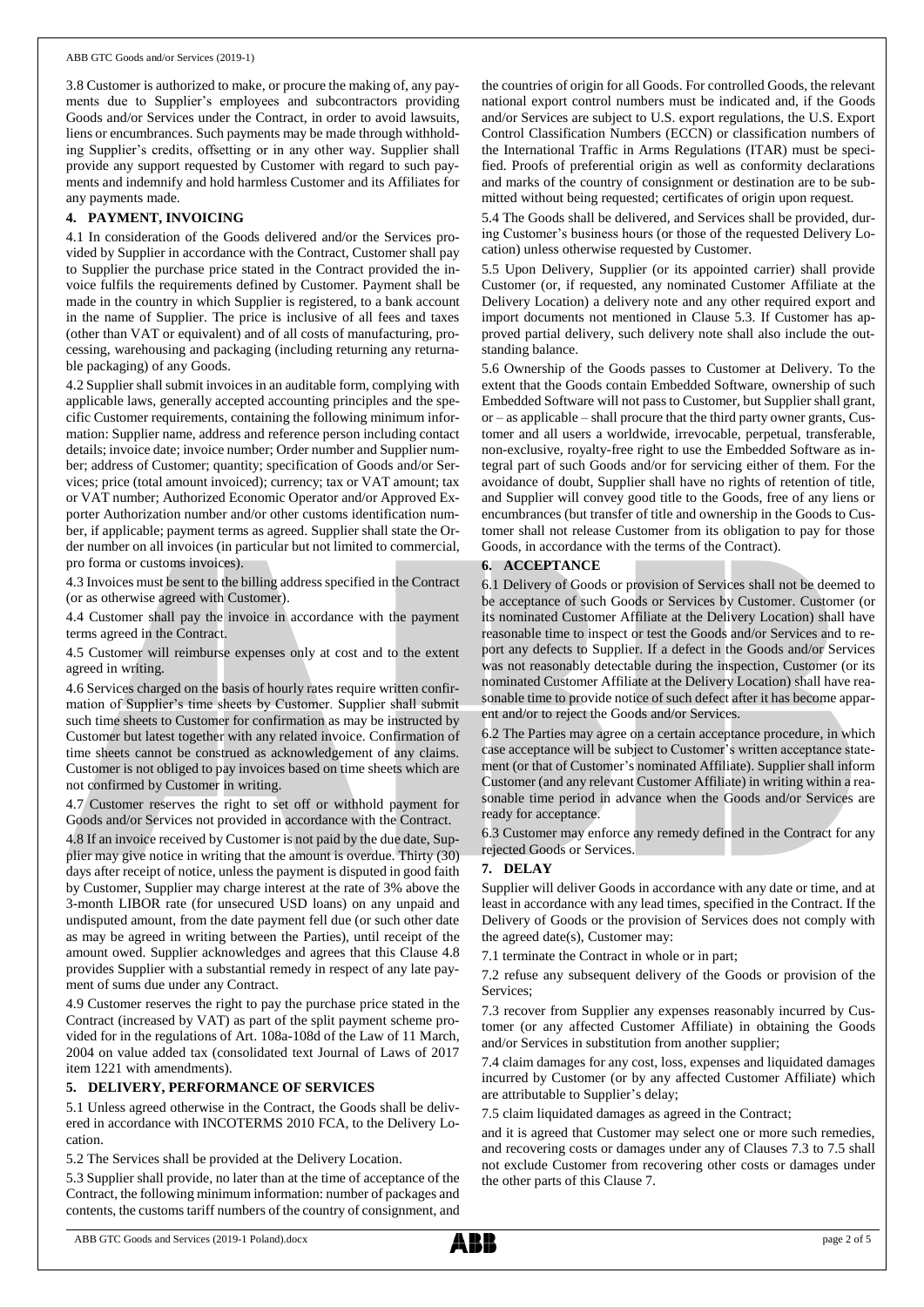# **8. WARRANTY AND REMEDIES**

8.1 Supplier warrants that the Goods and/or Services comply with the Contract, including but without limitation to Supplier's responsibilities as defined in Clause 3.1.

8.2 Supplier warrants that the Goods are new and unused at the date of Delivery and remain free from defects during the warranty period.

8.3 The warranty period is twenty four (24) months from Delivery, or as otherwise set out in the Contract.

8.4 In case of breach of any warranty which is not remedied within forty-eight (48) hours from Customer's notification, or in case of any other breach of the Contract, Customer is entitled to enforce any or all of the following remedies at its discretion and at Supplier's expense:

8.4.1 to give Supplier an opportunity to carry out any additional work necessary to ensure that the Contract is fulfilled;

8.4.2 to require Supplier promptly to repair or replace the defective Goods and/or Services;

8.4.2 to carry out (or to instruct a third party to carry out) any additional work necessary to make the Goods and/or Services comply with the Contract;

8.4.3 to refuse any further Goods and/or Services;

8.4.4 to require Supplier to indemnify and hold harmless Customer (and any relevant Customer Affiliate) for such damages as may have been sustained by Customer (or any Customer Affiliate) as a result of Supplier's breach of the Contract;

8.4.5 to terminate the Contract, and in such event:

8.4.5.1 Customer has no obligation to compensate Supplier (including paying for the Goods and/or Services which have been rejected); and

8.4.5.2 at Customer's option, Supplier shall pay back to Customer any remuneration received from Customer for the Goods and/or Services and take back the Goods at Supplier's own cost and risk; and

8.4.5.3 Customer may source equivalent replacement goods and/or services from an alternative supplier (with any incremental costs incurred in doing so being for Supplier's account).

8.5 In case of a breach of any warranty, the entire warranty period shall be restarted for the defective Goods/Services from the date the remediation is completed to Customer's satisfaction.

8.6 The rights and remedies available to Customer under the Contract are cumulative and are not exclusive of any rights or remedies available at law or in equity.

## **9. INTELLECTUAL PROPERTY RIGHTS**

9.1 Subject to Clause 9.2, Supplier hereby grants Customer and its Affiliates, or undertakes to procure that Customer and its Affiliates are granted, a worldwide, irrevocable, transferable, sub-licensable, non-exclusive, royalty-free license to use the Intellectual Property Rights in the Goods, including Embedded Software, if any.

9.2 Supplier herewith assigns to Customer (or will assign to Customer's nominated Affiliate) full ownership rights in any Intellectual Property Rights in Goods resulting from the Services. Supplier further agrees, upon Customer's request and at its cost, to take all further steps necessary to perfect Customer's ownership (or that of its nominated Affiliate) to the Intellectual Property Rights.

9.3 Intellectual Property Rights in any Goods created by or licensed to Supplier prior or outside a Contract (Pre-Existing IPR) will remain vested in Supplier (or the third party owner). To the extent that Pre-Existing IPR are embedded in any Goods resulting from the Services, Supplier grants, or undertakes to procure that the third party owner grants, Customer and its Affiliates a worldwide, irrevocable, transferable, sub-licensable, non-exclusive, royalty-free license to use the Pre-Existing IPR as part of such Goods, including the right to improve, develop, market, distribute, sublicense or otherwise use such Pre-Existing IPR.

9.4 Supplier must specify in writing and prior to Delivery all open source software contained in or used by Embedded Software, if any, and request Customer's written approval. Supplier agrees to replace at its own cost any open source software components rejected by Customer with software of at least the same quality and functionality.

9.5 If any claim is made against Customer (or any Customer Affiliate) that the Goods and/or Services infringe a third party's Intellectual Property Rights, Supplier shall at its cost, but at Customer's discretion: (i) procure for Customer, Customer's Affiliates and Customer's clients, as the case may be, the right to continue using the Goods and/or Services; (ii) modify the Goods and/or Services so they cease to be infringing; or (iii) replace the Goods and/or Services with non-infringing equivalents. Otherwise, Customer is entitled to terminate the Contract and to reclaim all sums which it, or any Customer Affiliate, has paid to Supplier thereunder.

# **10. COMPLIANCE, INTEGRITY**

10.1 Supplier shall provide the Goods and/or Services in compliance with all relevant laws, regulations, and codes of practice.

10.2 Supplier and its subcontractors must comply with the ABB List of Prohibited and Restricted Substances and report to Customer (and/or any Customer Affiliate operating at the relevant Delivery Location) the substances contained in the Goods. Supplier must also comply with the reporting and other requirements regarding Conflict Minerals made available under **[www.abb.com](http://www.abb.com/) – Supplying – Material Compliance – ABB Policy and Supplier Requirements** or otherwise and shall provide Customer (and any relevant Customer Affiliate) with documents, certificates and statements as requested. Any statement made by Supplier to Customer (whether directly or indirectly) with regard to materials used for or in connection with the Goods and/or Services will be deemed to be a representation under the Contract.

10.3 Supplier represents and warrants that it is and will remain fully compliant with all applicable trade and customs laws, regulations, instructions, and policies, including, but not limited to, satisfying all necessary clearance requirements, proofs of origin, export and import licenses and exemptions from, and making all proper filings with appropriate governmental bodies and/or disclosures relating to the provision of services, the release or transfer of goods, hardware, software and technology.

10.4 No material or equipment included in or used for the Goods and/or Services must originate from any company or country listed in any relevant embargo issued by the authority in the country where the Goods and/or Services will be used, or by an authority otherwise having influence over the equipment and material forming part of the Goods and/or Services. If any of the Goods and/or Services are or will be subject to export restrictions, it is Supplier's responsibility to promptly inform Customer (and any relevant Customer Affiliate) in writing of the particulars of such restrictions.

10.5 Each Party warrants that it will not, directly or indirectly, and that each has no knowledge that other persons will, directly or indirectly, make any payment, gift or other commitment to its customers, to government officials or to agents, directors and employees of each Party, or any other party, in a manner contrary to applicable laws (including but not limited to the U. S. Foreign Corrupt Practices Act, the UK Bribery Act 2010 and, where applicable, legislation enacted by member states and signatories implementing the OECD Convention Combating Bribery of Foreign Officials), and shall comply with all relevant laws, regulations, ordinances and rules regarding bribery and corruption. Nothing in the Contract will render either Party or any of its Affiliates liable to reimburse the other for any such consideration given or promised.

10.6 Supplier herewith acknowledges and confirms that Supplier has received a copy of ABB's Code of Conduct and ABB's Supplier Code of Conduct or has been provided information on how to access both ABB Codes of Conduct online under **[www.abb.com/Integrity](http://www.abb.com/Integrity)**. Supplier agrees to perform its contractual obligations in accordance with both ABB Codes of Conduct.

10.7 ABB has established reporting channels where Supplier and its employees may report suspected violations of applicable laws, policies or standards of conduct (Web portal: **[www.abb.com/Integrity](http://www.abb.com/Integrity) – Reporting Channels**; contact details specified on this Web portal), and Supplier shall ensure that such reporting channels are used to report any suspected violations.

10.8 Any violation of an obligation contained in this Clause 10 is a material breach of the Contract and entitles the other Party to terminate

ABB GTC Goods and Services (2019-1 Poland).docx page 3 of 5

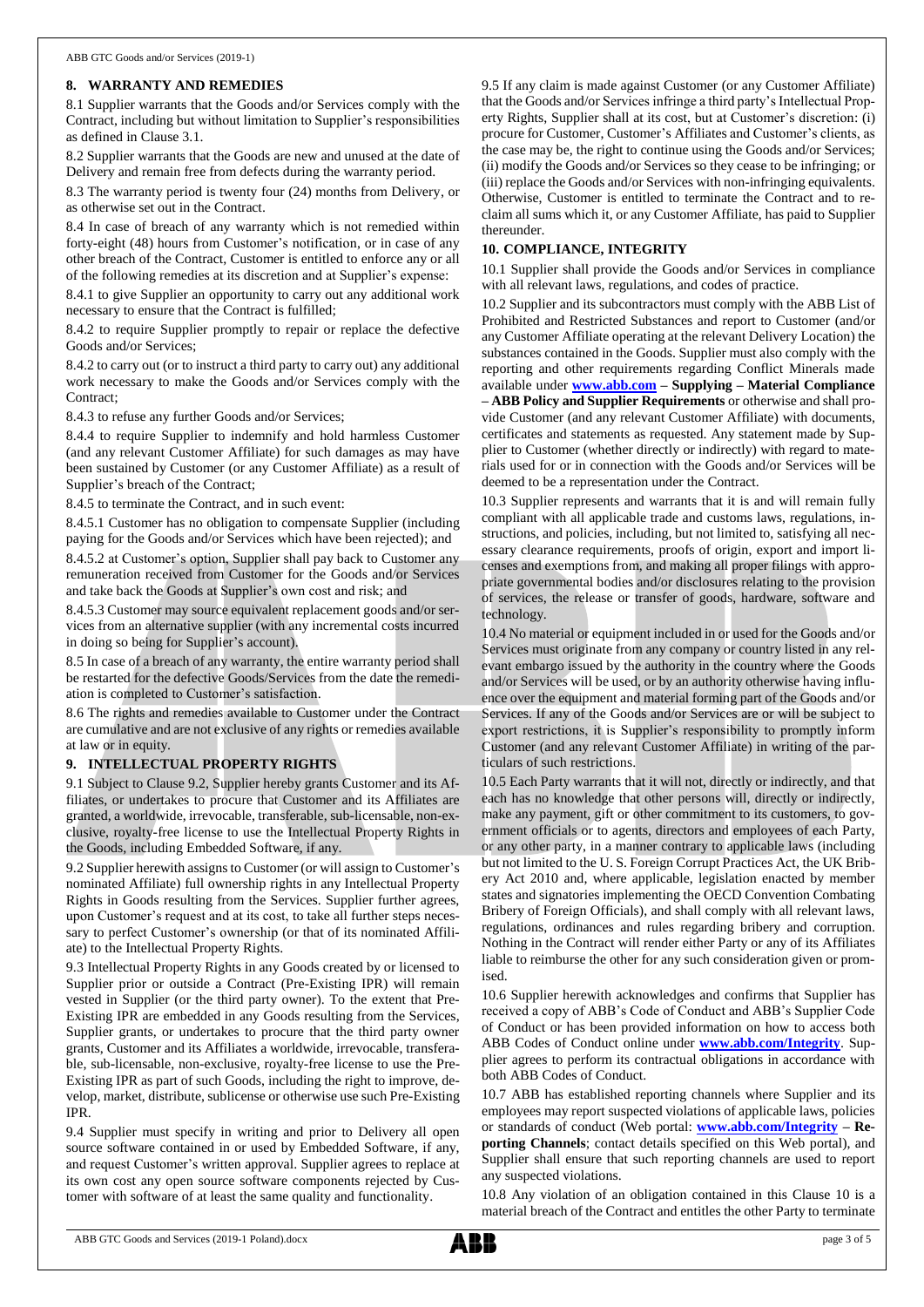#### ABB GTC Goods and/or Services (2019-1)

the Contract with immediate effect and without prejudice to any further rights or remedies available thereunder or at law. Notwithstanding anything to the contrary in the Contract, Supplier shall, without any limitations, indemnify and hold harmless Customer (and any affected Customer Affiliate) for all liabilities, damages, cost or expenses incurred as a result of any such violation and/or termination of the Contract, or arising from export restrictions concealed by Supplier.

# **11. CONFIDENTIALITY, DATA SECURITY,**

#### **DATA PROTECTION**

11.1 Supplier shall keep in strict confidence all Customer Data and any other information concerning Customer's or its Affiliates' business, their products and/or their technologies which Supplier obtains in connection with the Goods and/or Services to be provided (whether before or after acceptance of the Contract). Supplier shall restrict disclosure of such confidential material to such of its employees, agents or subcontractors or other third parties as need to know the same for the purpose of the provision of the Goods and/or Services to Customer. Supplier shall ensure that such employees, agents, subcontractors or other third parties are subject to and comply with the same obligations of confidentiality as applicable to Supplier and will be liable for any unauthorized disclosures.

11.2 Supplier shall apply appropriate safeguards, adequate to the type of Customer Data to be protected, against the unauthorised access or disclosure of Customer Data and protect such Customer Data in accordance with the generally accepted standards of protection in the related industry, or in the same manner and to the same degree that it protects its own confidential and proprietary information – whichever standard is higher. Supplier may disclose confidential information to Permitted Additional Recipients (which means Supplier's authorised representatives, including auditors, legal counsel, consultants and advisors) provided always that: (i) such information is disclosed on a strict need-toknow basis; and (ii) such Permitted Additional Recipients sign with Supplier a confidentiality agreement with terms substantially similar hereto or, where applicable, are required to comply with codes of professional conduct ensuring confidentiality of such information. Supplier shall comply with, and ensure that the Permitted Additional Recipients comply with, any security procedure, policy or standard provided to Supplier by Customer or any of its Affiliates from time to time, and in particular with the ABB Cyber Security Requirements for Suppliers as made available under **[www.abb.com/Supplying/Cybersecu](http://www.abb.com/Supplying/Cybersecurity)[rity](http://www.abb.com/Supplying/Cybersecurity)**, or as otherwise set out in the Contract.

11.3 Supplier must not: (i) use Customer Data for any other purposes than for providing the Goods and/or Services; or (ii) reproduce the Customer Data in whole or in part in any form except as may be required by the Contract; or (iii) disclose Customer Data to any third party, except to Permitted Additional Recipients or with the prior written consent of Customer.

11.4 Supplier shall install and update at its own cost adequate virus protection software and operating system security patches for all computers and software utilized in connection with providing the Goods and/or Services.

11.5 Supplier shall inform Customer (and any affected Customer Affiliate) without delay about suspicion of breaches of data security or other serious incidents or irregularities regarding any Customer Data.

11.6 Supplier agrees that Customer (and any affected Customer Affiliate) may provide any information received from Supplier to other Affiliates of Customer and to third parties.

#### 11.7 **Protection of Personal Data**

11.7.1 If Customer discloses Personal Data to Supplier, Supplier shall comply with all applicable data protection laws and regulations.

11.7.2 Supplier shall apply appropriate physical, technical and organizational measures to ensure a level of security of Personal Data appropriate to the respective risk and the ability to ensure the ongoing confidentiality, integrity, availability and resilience of processing systems and services.

11.7.3 Supplier agrees that it will not withhold or delay its consent to any changes to this Clause 11 which in Customer's or its Affiliates' reasonable opinion are required to be made in order to comply with applicable data protection laws and regulations and/or with guidelines

and advice from any competent supervisory authority, and agrees to implement any such changes at no additional cost to Customer.

11.7.4 Supplier acknowledges that the processing of Personal Data in accordance with the Contract may require the conclusion of additional data processing or data protection agreements with Customer or its Affiliates. To the extent such additional agreements are not initially concluded as part of the Contract, Supplier, its relevant Affiliates or subcontractors shall upon Customer's request promptly enter into any such agreement(s), as designated by Customer and as required by mandatory law or a competent data protection or other competent authority.

## **12. LIABILITY AND INDEMNITY**

12.1 Without prejudice to applicable mandatory law, Supplier shall, without any limitations, indemnify and hold harmless Customer, and any affected Customer Affiliate, for all liabilities, damages, cost, losses or expenses incurred by Customer (or such Customer Affiliate) as a result of Supplier's breach of the Contract. Supplier shall, without any limitations, indemnify and hold harmless Customer and each relevant Customer Affiliate for any claim made by a third party against Customer (or such Customer Affiliate) in connection with the Goods and/or Services, including but without limitation to claims that such Goods and/or Services infringe a third party's Intellectual Property Rights. Upon Customer's request Supplier shall defend Customer (or any relevant Customer Affiliate) against any third party claims.

12.2 Supplier is responsible for the control and management of all of its employees, suppliers and/or subcontractors, and it is responsible for their acts or omissions as if they were the acts or omissions of Supplier. 12.3 Supplier shall maintain in force, and upon request provide evidence of, adequate liability insurance and statutory worker's compensation/employer's liability insurance with reputable and financially sound insurers, which however will not relieve Supplier from any liability towards Customer (or any Customer Affiliate). The insured amount cannot be considered as limitation of liability.

12.4 Customer reserves the right to set off any claims under a Contract against any amounts owed to Supplier.

## **13. TERMINATION**

13.1 Customer may terminate the Contract for convenience in whole or in part by giving Supplier thirty (30) calendar days written notice. In such event Customer shall pay to Supplier the value of the delivered but unpaid Goods and/or Services (provided that such Goods and/or Services otherwise comply with the Contract) and proven direct costs reasonably incurred by Supplier for undelivered Goods and/or Services, however in no event more than the price for the Goods and/or Services agreed under the Contract. No further compensation will be due to Supplier.

13.2 In the event of Supplier's breach of the Contract, Customer is entitled to terminate the Contract in accordance with Clause 8.4.

13.3 Customer may terminate the Contract with immediate effect by notice in writing in the event that: (i) an interim order is applied for or made, or a voluntary arrangement approved, or a petition for a bankruptcy order is presented or a bankruptcy order is made against Supplier; or (ii) any circumstances arise which entitle the court or a creditor to appoint a receiver or administrator or to make a winding-up order; or (iii) other similar action is taken against or by Supplier by reason of its insolvency or in consequence of debt; or (iv) there is a change of control of Supplier.

13.4 Upon termination Supplier shall immediately and at Supplier's expense return to Customer (or Customer's Affiliate) all Customer or Customer Affiliate property (including any Customer Data, documentation, and transfer of Intellectual Property Rights) then under Supplier's control and provide Customer (or its nominated Affiliate) with the complete documentation about the Goods and/or Services.

#### **14. FORCE MAJEURE**

14.1 Neither Party (nor any Customer Affiliate receiving the Goods and/or Services) will be liable for any delay or failure to perform its obligations under a Contract if the delay or failure results from an event of Force Majeure. **Force Majeure** means an event that was not fore-